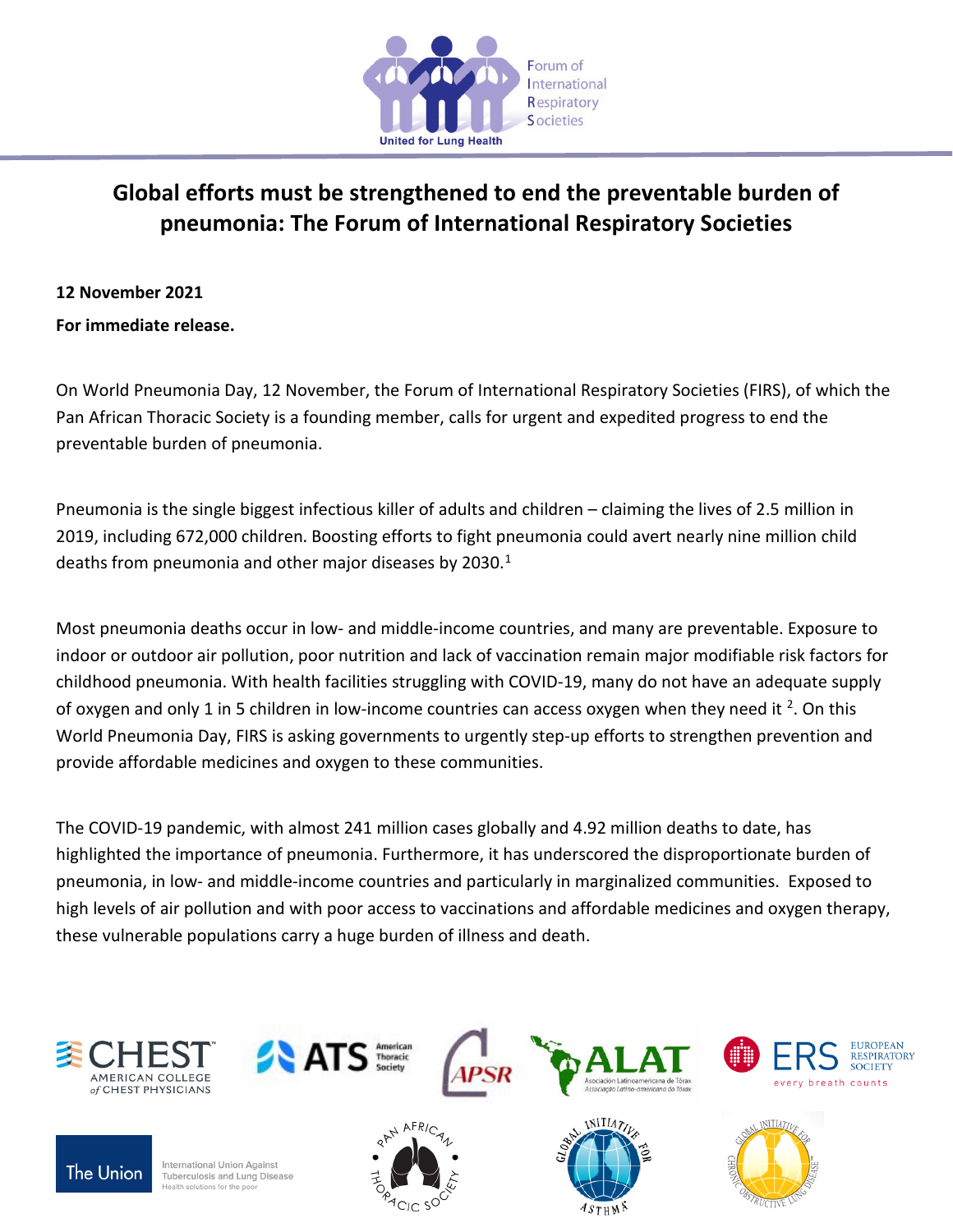

#### **To end the preventable burden of pneumonia we must work together to:**

- Raise awareness about pneumonia, the leading killer of young children.
- Strengthen, accelerate and sustain interventions to prevent and treat pneumonia.
- Focus on equitable access to, and delivery of, comprehensive pneumonia prevention and control programs.
- Design strategies to reach vulnerable populations to improve their access to available interventions.

## **FIRS calls on governments to:**

- Improve equitable and sustained access to effective pneumonia prevention and control interventions.
- Strengthen health systems that promptly and effectively deliver strategies to reduce pneumonia deaths, including provision of effective antibiotics and oxygen delivery systems.
- Increase support for strategies to prevent pneumonia including immunisation with pneumococcal conjugate vaccine and COVID-19 vaccines, reducing exposure to tobacco and air pollution, and increasing access to safe drinking water and sanitation.
- Support research on innovative diagnostic, prevention and treatment strategies.

Together, we can end preventable deaths from pneumonia.

## **About the Forum of International Respiratory Societies (FIRS)**

[The Forum of International Respiratory Societies](http://www.firsnet.org/) (FIRS) is an organisation comprised of the world's leading international respiratory societies working together to improve lung health globally: [American College of Chest](http://www.chestnet.org/)  [Physicians](http://www.chestnet.org/) (CHEST), [American Thoracic Society](http://www.thoracic.org/) (ATS), [Asian Pacific Society of Respirology](http://www.apsresp.org/) (APSR), [Asociación](https://alatorax.org/es)  [Latino Americana De Tórax](https://alatorax.org/es) (ALAT), [European Respiratory Society](https://www.ersnet.org/) (ERS), [International Union Against](https://www.theunion.org/)  [Tuberculosis and Lung Diseases](https://www.theunion.org/) (The Union), [Pan African Thoracic Society](http://panafricanthoracic.org/) (PATS), [Global Initiative for Asthma](https://ginasthma.org/) (GINA), and th[e Global Initiative for Chronic Obstructive Lung Disease](https://goldcopd.org/) (GOLD)**.** 

The goal of FIRS is to unify and enhance efforts to improve lung health through the combined work of its more than 70,000 members globally.

For more information about FIRS please contact Fiona Salter [fiona.salter@firsnet.org](mailto:fiona.salter@firsnet.org) **.**